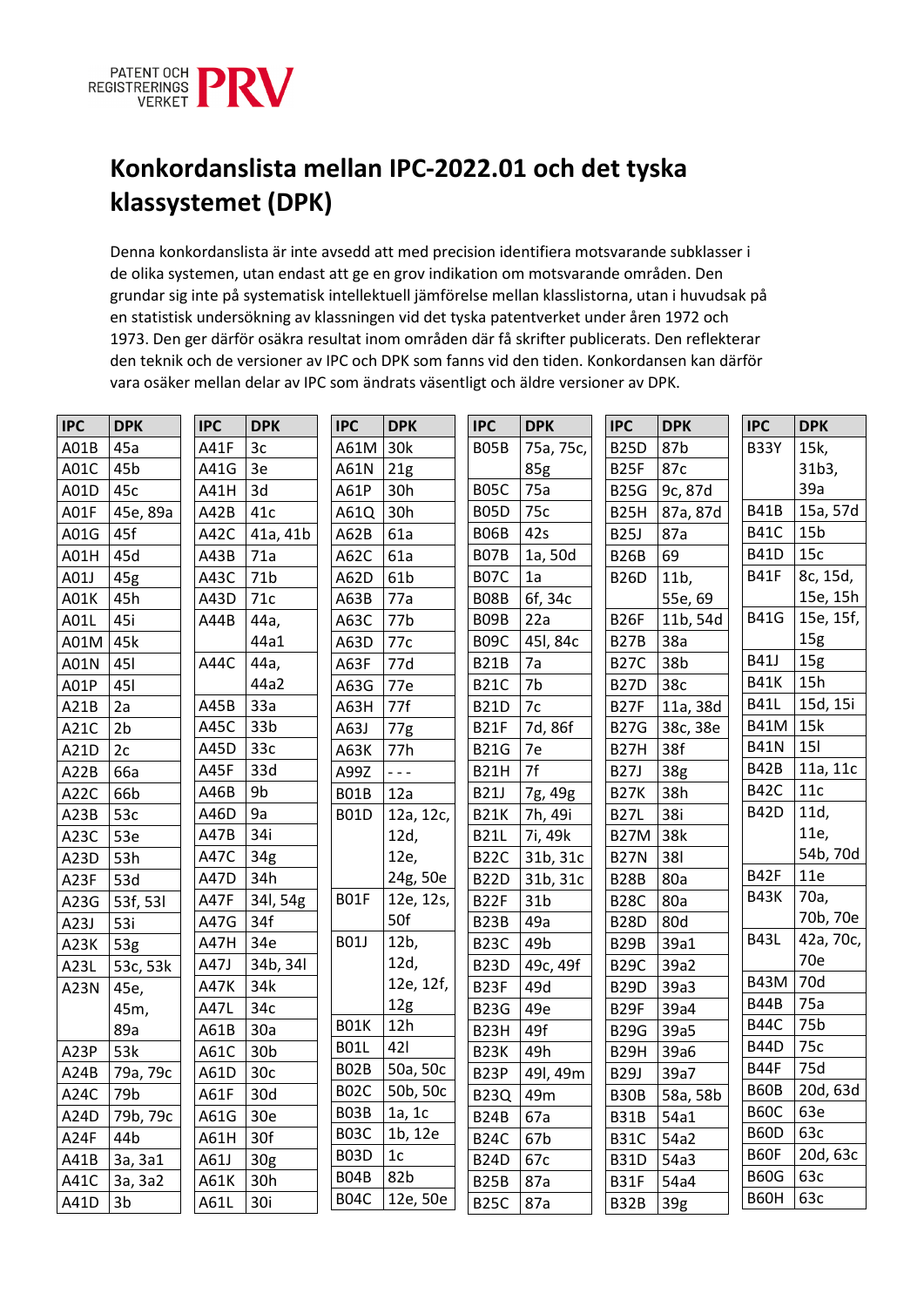| <b>IPC</b>  | <b>DPK</b>      | <b>IPC</b>        | <b>DPK</b>      | <b>IPC</b>        | <b>DPK</b>      | <b>IPC</b>        | <b>DPK</b>        | <b>IPC</b>        | <b>DPK</b>           | <b>IPC</b>        | <b>DPK</b>      |
|-------------|-----------------|-------------------|-----------------|-------------------|-----------------|-------------------|-------------------|-------------------|----------------------|-------------------|-----------------|
| <b>B60J</b> | 63c             | <b>B65H</b>       | 8f, 47k,        | C <sub>0</sub> 8B | 39b             | C12P              | 6a, 6b,           | D03J              | 86а, 86с,            | E04F              | 37d             |
| <b>B60K</b> | 63c             |                   | 55e, 76d        | C <sub>0</sub> 8C | 39b             |                   | 30h               |                   | 86f, 86g,            | <b>E04G</b>       | 37e             |
| <b>B60L</b> | 20k, 20l,       | <b>B65J</b>       | 81e             | C08D              | 39b             | C12Q              | 6a, 30h,          |                   | 86h                  | E04H              | 37f             |
|             | 63c             | <b>B66B</b>       | 35a             | C08F              | 39b, 39c        |                   | 421               | D04B              | 25a                  | E05B              | 68a             |
| <b>B60M</b> | 20k             | <b>B66C</b>       | 35 <sub>b</sub> | C08G              | 39b, 39c        | C13B              | 89b,              | D <sub>04</sub> C | 25 <sub>b</sub>      | <b>E05C</b>       | 68b, 68d        |
| <b>B60N</b> | 63c             | <b>B66D</b>       | 35c             | C08H              | 39b             |                   | 89с,              | D04D              | 25c                  | <b>E05D</b>       | 68c, 68d        |
| <b>B60P</b> | 63c             | <b>B66F</b>       | 35d             | C08J              | 39b             |                   | 89d,              | D04G              | 25d, 25e             | E05F              | 68b, 68d        |
| <b>B60Q</b> | 63c             | <b>B67B</b>       | 64b             | C08K              | 39b             |                   | 89e,              | D04H              | 8h, 8k,              | <b>E05G</b>       | 68e             |
| <b>B60R</b> | 63c             | <b>B67C</b>       | 64b             | C <sub>09</sub> B | 22a,            |                   | 89g, 89h          |                   | 41d                  | E06B              | 37d, 37g        |
| <b>B60S</b> | 63c             | <b>B67D</b>       | 64c             |                   | 22b,            | C13K              | 89i               | D <sub>05</sub> B | 52a                  | <b>E06C</b>       | 37 <sub>g</sub> |
| <b>B60T</b> | 20f, 63c        | <b>B68B</b>       | 56a, 56b        |                   | 22c,            | C13L              | 89k               | D05C              | 52b                  | E21B              | 5a              |
| <b>B60V</b> | 62b             | <b>B68C</b>       | 56с             |                   | 22d, 22e        | C14B              | 28 <sub>b</sub>   | D06B              | 8a                   | E21C              | 5b              |
| <b>B60W</b> | 63c             | <b>B68F</b>       | 56a, 56b        | C <sub>0</sub> 9C | 22f             | C14C              | 28a               | D06C              | 8a, 8b               | E21D              | 5c              |
| <b>B61B</b> | 20a             | <b>B68G</b>       | 56a, 56b        | C <sub>0</sub> 9D | 22g             | C21B              | 18a               | D <sub>06</sub> D | 8m                   | E21F              | 5d              |
| <b>B61C</b> | 20b, 20l        | <b>B81B</b>       | 47i             | C09F              | 22h             | C21C              | 18a, 18b          | D06F              | 8a, 8d               | E99Z              | $- - -$         |
| <b>B61D</b> | 20c             | <b>B81C</b>       | 47i             | C09G              | 22h             | C21D              | 18 <sub>c</sub>   | <b>D06G</b>       | 8a, 8e,              | F01B              | 14a, 14g        |
| <b>B61F</b> | 20d             | <b>B82B</b>       |                 | C09H              | 22i             | C22B              | 40a               |                   | 8n                   | <b>F01C</b>       | 14 <sub>b</sub> |
| <b>B61G</b> | 20e             | <b>B82Y</b>       |                 | C09J              | 22i             | C22C              | 40 <sub>b</sub>   | D06H              | 8f, 8k               | F01D              | 14c             |
| <b>B61H</b> | 20f             | <b>B99Z</b>       | $- - -$         | C09K              | 22k             | C22D              | 40c               | D06J              | 8g                   | <b>F01K</b>       | 14h             |
| <b>B61J</b> | 20g, 20h        | CO1B              | 12i             | C10B              | 10a,            | C <sub>2</sub> 2F | 40d               | <b>D06L</b>       | 8i                   | <b>F01L</b>       | 14d,            |
| <b>B61K</b> | 20h             | CO1C              | 12k             |                   | 26a, 26e        | C23B              | 48a               | <b>D06M</b>       | 8k, 8o               |                   | 14e, 14f        |
| <b>B61L</b> | 20i             | CO1D              | 121             | C10C              | 12r, 80b        | C <sub>23C</sub>  | 48b               | D06N              | 8h, 8l               | F01M              | 14i             |
| <b>B62B</b> | 63 <sub>b</sub> | CO1F              | 12m             | C10F              | 10 <sub>c</sub> | C23D              | 48c               | D06P              | 8h, 8m,              | <b>F01N</b>       | 14k             |
| <b>B62C</b> | 63a             | CO1G              | 12n             | C10G              | 23b,            | C <sub>2</sub> 3F | 48d1              |                   | 8n                   | F01P              | 14              |
| <b>B62D</b> | 63c             | CO2B              | 85b             |                   | 23c, 26a        | C23G              | 48d2              | D06Q              | 8n                   | <b>F02B</b>       | 46a             |
| <b>B62H</b> | 63f             | C <sub>02</sub> C | 85c             | C10H              | 23c, 26b        | C25B              | 12i, 12l,         | D07B              | 73                   | F02C              | 46f             |
| <b>B62J</b> | 63g             | C <sub>02</sub> D | 85a             | C10J              | 24e,            |                   | 12m,              | D21B              | 55a                  | F02D              | 46b             |
| <b>B62K</b> | 63h             | C <sub>02</sub> F | 85b, 85c        |                   | 26a, 26c,       |                   | 12n,              | D <sub>21</sub> C | 55b, 55c             | FO <sub>2</sub> F | 46i             |
| <b>B62L</b> | 63i             | CO3B              | 32a             |                   | 26e             |                   | 12o, 12q          | D21D              | 55c, 55d             | F02G              | 46d             |
| <b>B62M</b> | 63k             | CO3C              | 32 <sub>b</sub> | C10K              | 26a, 26d        | C25C              | 40c               | D <sub>21</sub> F | 55d                  | <b>F02K</b>       | 46g             |
| <b>B63B</b> | 65a, 65c        | CO4B              | 80b, 80c        | C10L              | 10 <sub>b</sub> | C25D              | 48c               | D21G              | 55e                  | F02M              | 46с             |
| <b>B63C</b> | 65b             | CO5B              | 16              |                   | 23b,            | C <sub>25F</sub>  | 49I,              |                   | D21H 55c, 55f        | <b>F02N</b>       | 46I             |
| <b>B63G</b> | 65g             | C <sub>05</sub> C | 16              |                   | 26a, 46a        |                   | 48d1              | D21J              | 54e                  | F02P              | 46k             |
| <b>B63H</b> | 65f, 65h        | C05D              | 16              | <b>C10M</b>       | 23c             | C30B              | 12c, 12g,         | D99Z              | $\omega$ is $\omega$ | F03B              | 88a, 88b        |
| <b>B63J</b> | 65j             | C <sub>05</sub> F | 16              | C11B              | 23a             |                   | 40d               | E01B              | 19a                  | <b>F03C</b>       | 88b             |
| <b>B64B</b> | 62a             | CO5G              | 16              | C11C              | 23d, 23f        | C40B              | 12g               | E01C              | 19 <sub>c</sub>      | F03D              | 88c             |
| <b>B64C</b> | 62a2,           | CO6B              | 78c             | C11D              | 23e, 23f        | C99Z              | $\omega = \omega$ | E01D              | 19d                  | F03G              | 46e, 88d        |
|             | 62a, 62b        | C <sub>06</sub> C | 78e, 78f        | C12B              | 6a, 30h         | D01B              | 29a, 76a          | E01F              | 19e                  | F03H              | 88e             |
| <b>B64D</b> | 62a3,           | C <sub>06</sub> D | 78d             | C12C              | 6a, 6b          | D <sub>01</sub> C | 29b, 76b          | E01G              | 19f                  | F04B              | 27a,            |
|             | 62a, 62c        | C <sub>06F</sub>  | 78a, 78b        | C12D              | 6a, 6b,         | <b>D01D</b>       | 29a               | E01H              | 19 <sub>b</sub>      |                   | 27b, 59a        |
| <b>B64F</b> | 62a4,           | C <sub>07</sub> B | 12 <sub>o</sub> |                   | 30h             | D01F              | 29 <sub>b</sub>   | E02B              | 84a                  | F04C              | 27c, 59e        |
|             | 62a, 62c        | C <sub>07</sub> C | 12o, 12q        | C12F              | 6b              | <b>D01G</b>       | 76b               | E02C              | 84b                  | F04D              | 27c,            |
| <b>B64G</b> | 62d             | C07D              | 120,            | C12G              | 6b, 6c          | D01H              | 76b, 76c          | E02D              | 84c                  |                   | 59b, 59d        |
| <b>B65B</b> | 81a, 81c        |                   | 12p, 12q        | C12H              | 6d              | D <sub>02</sub> G | 29a, 76c          | E02F              | 81e, 84d             | F04F              | 27d, 59c        |
| <b>B65C</b> | 81b             | C <sub>07</sub> F | 120,            | C12J              | 6e              | D <sub>02</sub> H | 86a               | E03B              | 85d                  | F15B              | 60a             |
| <b>B65D</b> | 53b,            |                   | 12p, 12q        | C12K              | 6a, 30h         | D02J              | 8b, 29a           | E03C              | 85e, 85f             | <b>F15C</b>       | 60b             |
|             | 54b, 54f,       | CO7G              | 12o,            | C12L              | 6b              | D <sub>03</sub> C | 86b,              | E03D              | 85h                  | F15D              | 60c             |
|             | 64a, 81c        |                   | 12p, 12q        | C12M              | 6a, 30h         |                   | 86c, 86g,         | E03F              | 85e                  | F16B              | 47a1            |
| <b>B65F</b> | 81d             | C07H              | 12 <sub>0</sub> | C12N              | 6a, 6b,         |                   | 86h               | E04B              | 37a                  | F16C              | 47b             |
| <b>B65G</b> | 81e             | C <sub>07</sub> J | 12 <sub>0</sub> |                   | 30h             | D <sub>03</sub> D | 86c,              | E04C              | 37 <sub>b</sub>      | F16D              | 47c             |
|             |                 | C07K              | 12q             |                   |                 |                   | 86d, 86e          | E04D              | 37c                  | <b>F16F</b>       | 47a3            |